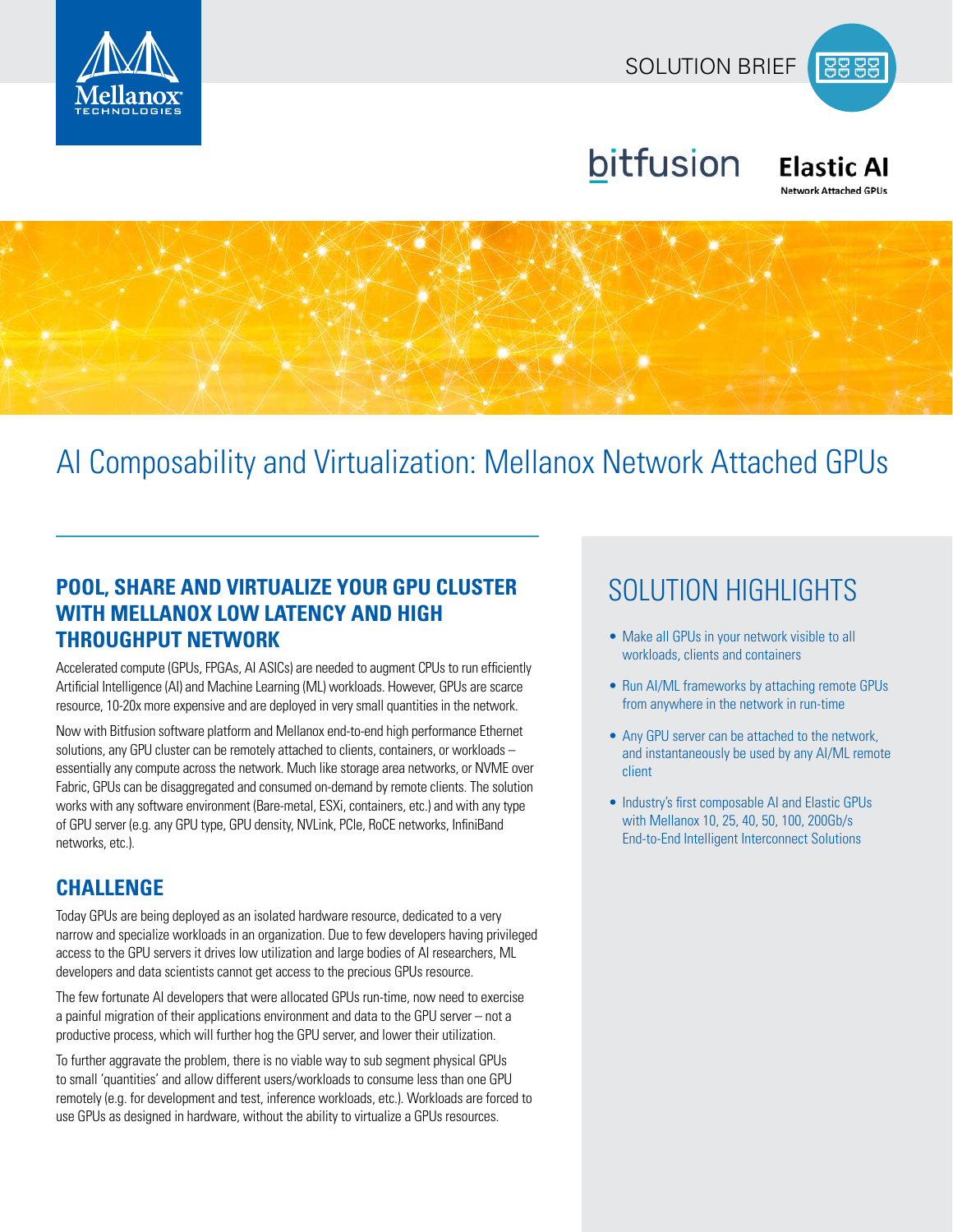

### **SOLUTION**

With Bitfusion Elastic software platform and Mellanox networking solutions, GPUs can be sliced and diced and be connected remotely to any client across the network. Very much like NVME over Fabric, GPUs become composable



Bitfusion software under the hood, one or more GPUs from the cluster can be attached on-demand for the duration of the CUDA execution.

With Mellanox infrastructure and Bitfusion in place, users can share and pool common GPU resources. Users are also not bounded by their physical

location and their software environment. All they need to do is launch any ML or AI workload (unmodified), and Bitfusion will attach the remote GPUs.

Organizations now can plan ahead and provide GPU resources, efficiently, with speed and agility to all developers and production teams. Mellanox Spectrum™ switches, ConnectX® NICs, BlueField SmartNICs and LinkX® cable and transceivers interconnect products offer seamless experience to the users, as if each user has a local GPU (or GPUs) attached to their servers. Bitfusion software works with any environment: containers, virtual machines and bare-metal. It also can connect two dissimilar eco systems (e.g. VMware at the client server side, and bare-metal on the GPU server side). The broad Mellanox portfolio of InfiniBand, RoCE and Ethernet technologies are a perfect match for Elastic AI and

resource reachable and accessible by any remote node. And much like storage, where the network has to be low latency and high throughput, Mellanox technology provides the networking Fabric. Bitfusion Elastic Software Platform works with all Mellanox technologies: Ethernet, RoCE and InfiniBand.

Once the GPU servers and the compute servers are connected with Mellanox NICs and switches, an Elastic AI architecture is formed, allowing any user and any AI/ML application to connect to one or more GPU servers for the applications run time, and thereafter disconnect. Utilization metrics go up, as well as flexibility, agility, productivity and sharing. The IT organization gets an AI uplift with the ability to share, pool and automate resources.

#### **HOW DOES IT WORK**

Implementing Elastic AI with Bitfusion and Mellanox is straight forward. Bitfusion provide OS and Hypervisor independent software which is installed in user space in each GPU server and each compute server. Mellanox provides the network fabric (NIC and switch).

Any GPU server and any compute server will work (there is no need for particular hardware or memory design/configuration). With minimal steps implemented, users can run AI workloads from any one of the servers. With complement the Bitfusion software platform. Very much like storage, where extreme performance is needed for very demanding workloads, Bitfusion performance delivers in High Performance Computing (HPC) environments through InfiniBand infrastructure and delivers top notch performance.

When superior performance is needed in scale-out environments (with many users) , Mellanox and Bitfusion offer RoCE for remote direct memory access to boost network and host performance through lower latency, lower CPU requirements and higher bandwidth.

Finally, as Ethernet is the most ubiquitous network protocol in Enterprises, Bitfusion delivers a full gamut of Elastic AI infrastructure configuration options that enables higher GPU efficiency. In addition the solution can also operate in heterogeneous networking environments. For example, GPUs can be connected with InfiniBand, while high profile customers can utilize RoCE for access, and others can use common Ethernet for access.

#### **BENCHMARK AND TESTS**

ML and AI workloads stress the throughput and latency of the network. Mellanox and Bitfusion set the following configuration to emulate a real life Elastic AI infrastructure. The test bed relied on general available servers (both compute and GPU servers) and a generic OS and software packages